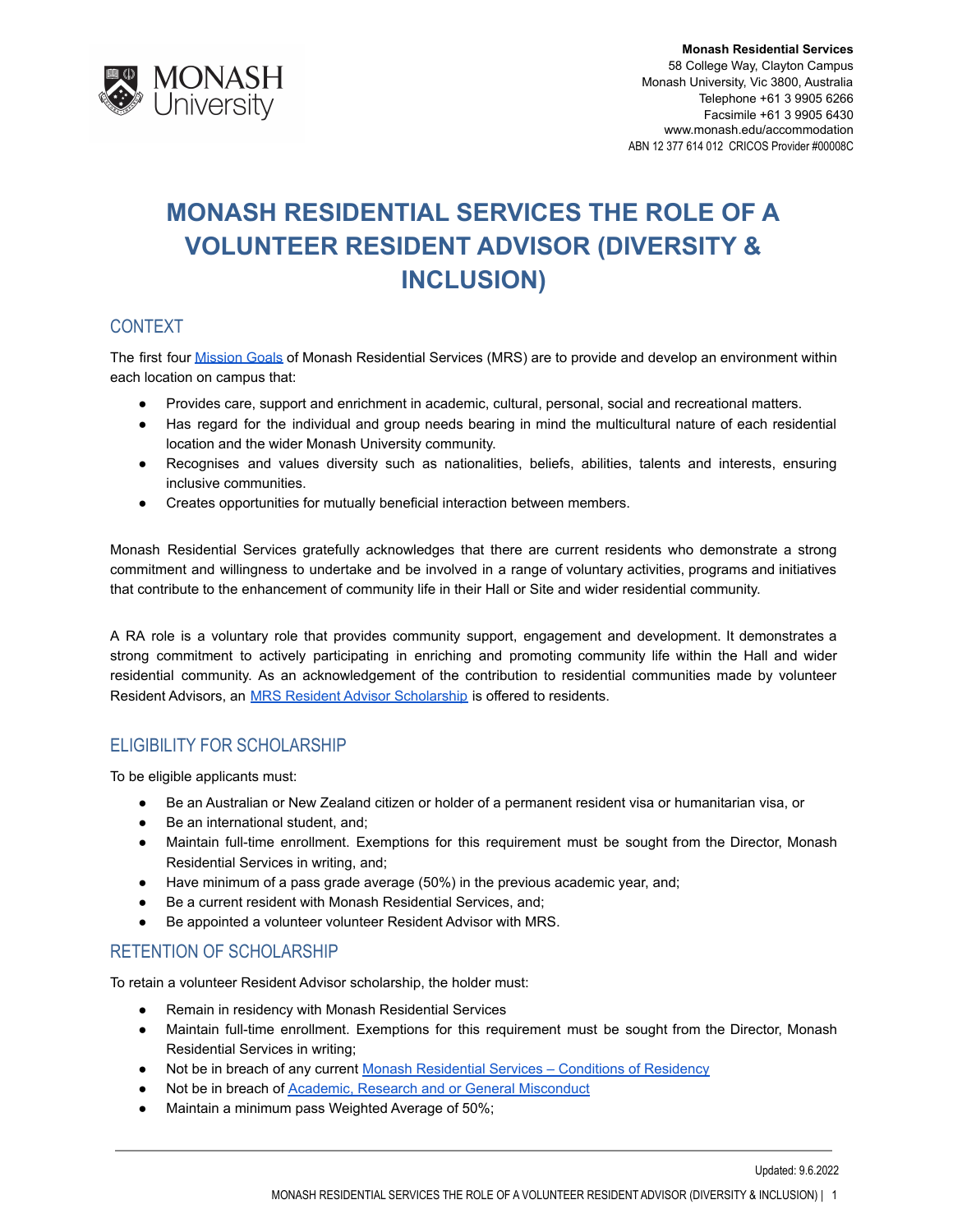

- Maintain your role as a current volunteer Resident Advisor.
- Maintain the support of the Residence's College Head through ongoing contact and contribution to your residential community and MRS more broadly.

## EXPECTATIONS OF A CENTRAL VOLUNTEER RESIDENT ADVISOR

The Expectations set out below are a means to achieving the above Mission Goals and are to be fulfilled in collaboration with, and support of, the whole of the Residential Support Team of each residential hall or MRS site. The central expectation is that RAs will be the model resident – actively promoting the values and expectations of MRS in their actions (both formal and informal).

RAs are expected to inform their College Head or other appropriate person(s) at MRS of information which is important to the residential community and/or has the potential to impact the experience of residents or the reputation of MRS – RAs must disclose to their College Head or other appropriate person(s) at MRS, any personal conduct or situation(s) outside of MRS, within the University or wider community, which has the ability to influence the reputation of the RST and detrimentally impact MRS.

Volunteer Resident Advisors are expected to complete mandatory training requirements & supply supporting documentation outlined in the application form and may be directed to complete further training if new requirements/courses are added.

## EXPECTATIONS OF A VOLUNTEER RESIDENT ADVISOR (DIVERSITY & INCLUSION)

Holders of the volunteer Resident Advisor (Diversity & Inclusion) role will be expected to demonstrate and develop:

- Understanding of and commitment to the principles of equity, equal opportunity and social justice,
- Knowledge of MRS and relevant University policies and procedures,
- Capacity to listen carefully and sensitively to queries and concerns without exercising judgement
- Understanding of dealing with privacy issues and principles that underpin natural justice and procedural fairness.

Resident Advisors (Diversity & Inclusion) will register and complete (or have previously completed) the Monash University:

- Queer 101 and Ally Training
- Other trainings and programs as deemed appropriate to the role and role

#### VOLUNTEER RESIDENT ADVISOR (DIVERSITY & INCLUSION) PROGRAM OVERVIEW

The particular focus of the volunteer Resident Advisors holding Diversity & Inclusion role is to provide a resident voice and assist in the development and implementation of peer led programs which actively support and promote the benefits of an inclusive residential environment. The MRS Mission Goals as outlined at the beginning of this document clearly state the importance of celebrating diversity, and promoting equity and respect at MRS.

The MRS 'central' roles (rather than within individual residences) of RA (Diversity & Inclusion) provide an MRS wide focus and assists 'residential RAs' in the coordination of Diversity & Inclusion programs within individual residences, as well as across MRS.

The volunteer Resident Advisors (Diversity & Inclusion) are expected to achieve outcomes in the following areas:

- Provide leadership and innovative programs in the broad areas of diversity; equity; inclusion; and sexuality.
- Advocate within MRS in relation to the experience of women in MRS.
- Educate the MRS community about services within Monash which are in place to support the rights of women, under represented groups, disability liaison services and the promotion and benefit of discrimination and harassment free environments.
- To participate in the development of strategies and policies which improve the experience of all members of the MRS community in relation to diversity and inclusion.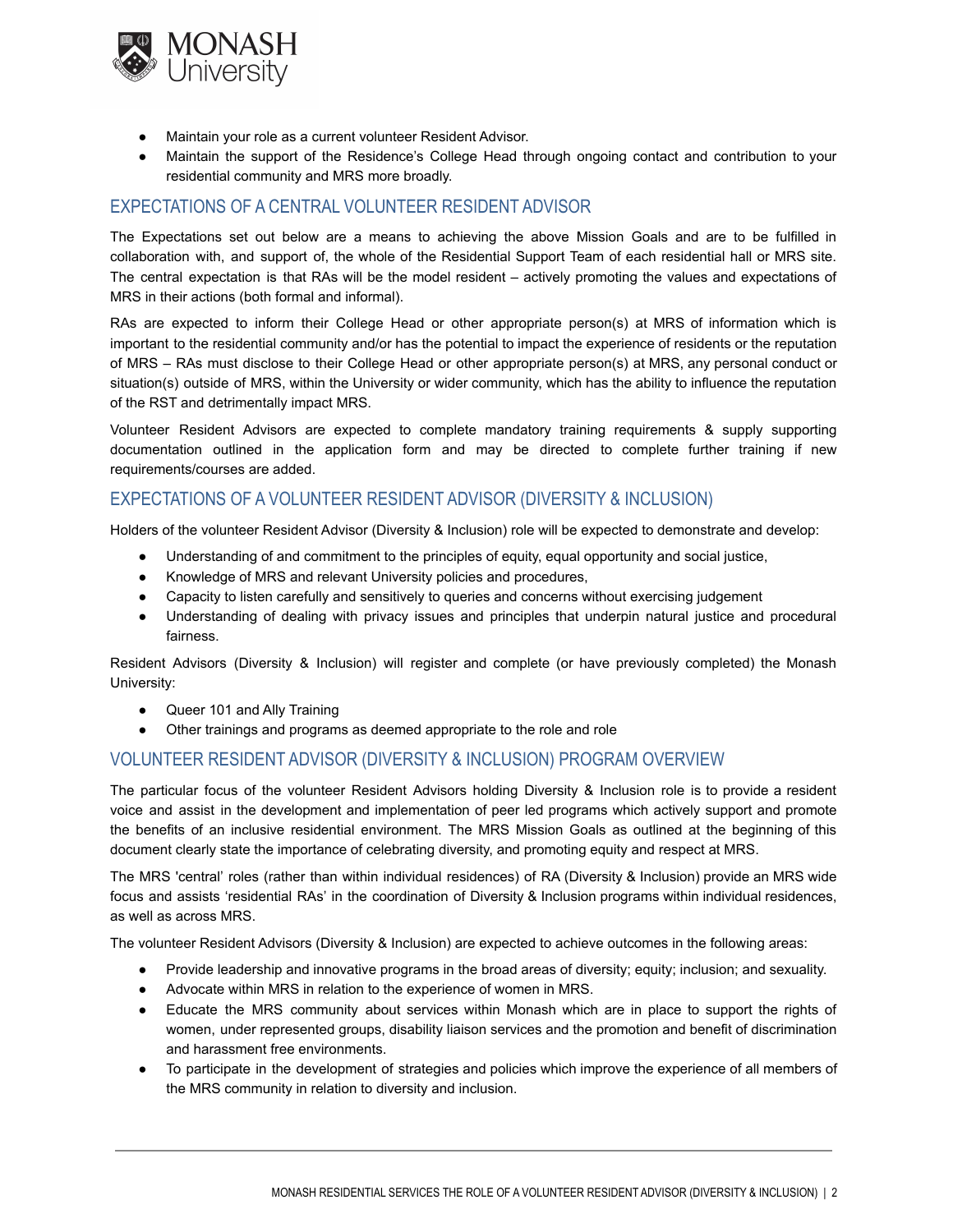

### VOLUNTEER RESIDENT ADVISOR (DIVERSITY & INCLUSION) PROGRAMS

- To establish, chair and coordinate the MRS-wide resident Diversity & Inclusion Committee where programs and initiatives are developed and planned.
- Act as a point of contact for all members of the MRS community relating to issues of discrimination and harassment.
- To plan and assist with the coordination of the MRS involvement in Monash University's Diversity and Inclusion Week.

## VOLUNTEER RESIDENT ADVISOR (DIVERSITY & INCLUSION) ROLE OUTLINE & RELEVANT SKILLS

All tasks as outlined below will be undertaken with support from the Manager Residential Programs and Residents' Diversity & Inclusion Committee.

- Meet with the Manager Residential Programs in November to develop a yearly action plan which will include, but is not limited to, the Diversity & Inclusion Programs outlined previously.
- Complete relevant training outlined in the RA Application process
- Chair (when appropriate/necessary with agenda and minutes, provide a report when required) and coordinate the MRS-wide resident Diversity & Inclusion Committee – where programs and initiatives are developed and planned
- One co-chair is required to attend the Residents' Committee meetings (co-chairs can alternate attending these meetings)
- Communicate effectively with all the Diversity & Inclusion representatives at Clayton and Peninsula.
- Broadly advertise achievements and events through posters and the MRS social media.
- Oversee central MRS social media accounts linked to the relevant Committee

The volunteer Resident Advisor (Diversity & Inclusion) will be provided with guidelines by the Manager Residential Programs to assist them with tailoring their contribution to the specific needs of the residential community.

Volunteer Resident Advisors (Diversity & Inclusion) are not employees of MRS or the University and should ensure that they do not represent to students, staff or others that they are employees of MRS or the University. A resident's voluntary contribution to their Hall and wider residential community as a volunteer Resident Advisor does not carry any commitment by MRS or the University, for future employment opportunities.

#### OTHER ITEMS OF CONSIDERATION

- Monash Residential Services reserves the right at any time to advise residents they no longer require their voluntary contribution to the community as a volunteer Resident Advisor.
- Volunteer Resident Advisors may be required to move a designated room to undertake the role.
- All residents living at a Monash Residential Services site, whether they are residents or residents who have offered to be volunteer volunteer Resident Advisors:
	- are bound by the terms of their individual Residency Agreements;
	- accept and acknowledge that they will abide by MRS Accommodation Fee Regulations, the Conditions of Residency and other regulations as are specified on the MRS web page.
	- must pay all requisite fees at the times specified;
	- accept all other such regulations as are specified in Resident Advisor online induction and to abide by the disciplinary authority of the College Head, MRS Site Managers or other appropriate persons.

#### REWARDS

In addition to the possibility of a MRS volunteer Resident Advisor Scholarship, the role of a volunteer Resident Advisor (Diversity & Inclusion) provides the opportunity to:

- Contribute to community development and social change
- Form friendships with like-minded students from different faculties
- Access to specialised training programs